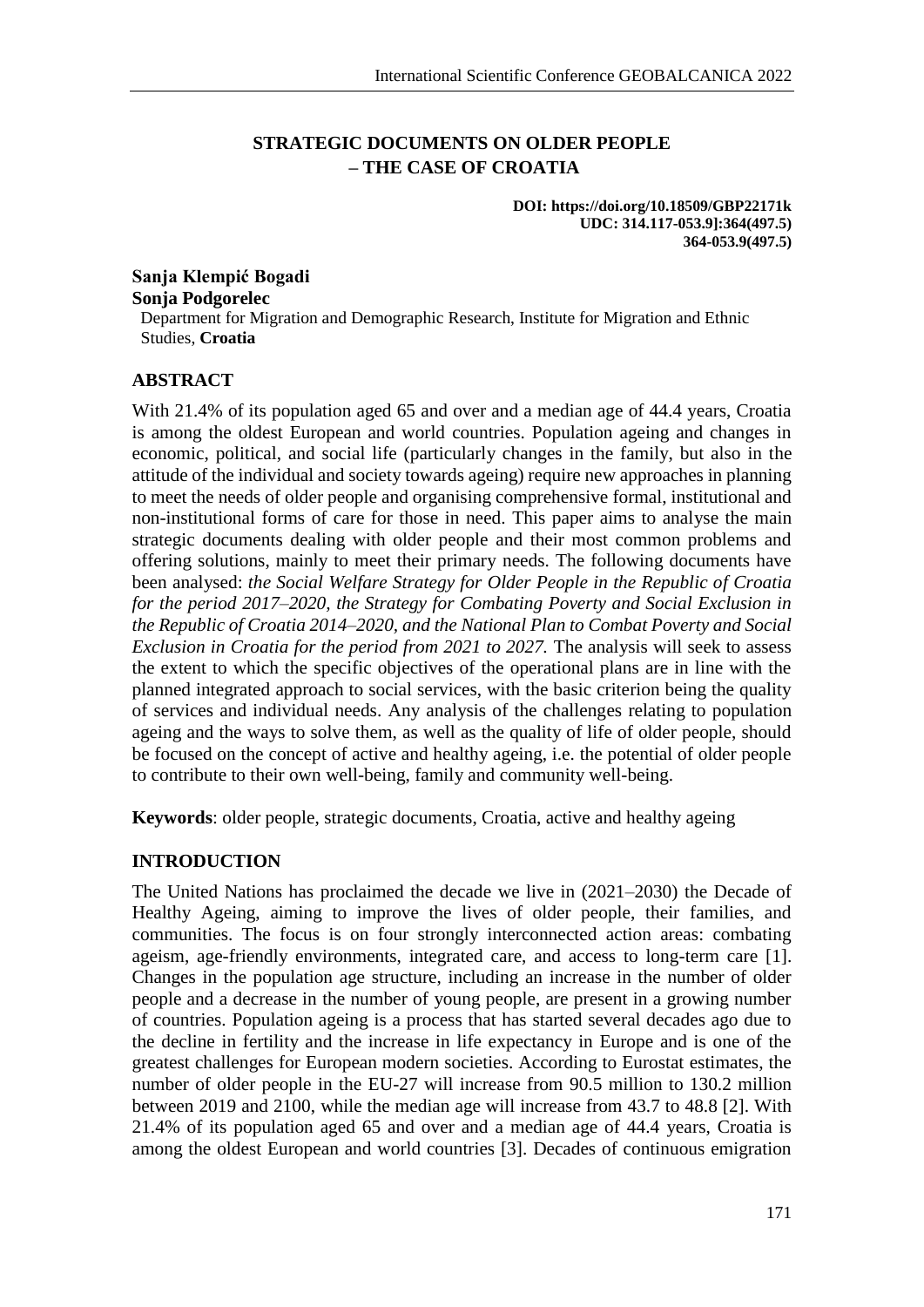have led to a deterioration of the age structure and negative natural development, resulting in an overall decrease in the population of Croatia [4]. The first results of the Croatian Census 2021 relating to total population and households indicate a continuation of depopulation, and the data to be published next are expected to show a deterioration of all indicators of the population age. Population ageing and changes in economic, political, and social life (particularly changes in the family, but also in the attitude of the individual and society towards ageing) require new approaches in planning to meet the needs of older people and organising comprehensive formal, institutional and non-institutional forms of care for those in need.

In order for society to be able to plan and respond to the needs of older people (in accordance with its material and organisational capabilities) it first needs to know what older people consider a good quality of life. The idea of all ageing developed societies is to ultimately use the potential of older members to improve their personal quality of life, but also the quality of life of their communities. Research has confirmed that the perception of a good quality of life among older people varies from society to society, but the most important domains can almost always be classified into three groups, differing in the rank of importance with regard to the cultural specificities and economic opportunities of each society: 1) social relationships, 2) health, activities and functional ability, and 3) own home, finances and personal beliefs and attitude [5].

According to Gabriel and Bowling, for older people, the perception of a good life includes, among other things, living in own home and a neighbourhood that provides satisfaction and a sense of safety, having sufficient resources to meet basic needs, maintaining good interpersonal relationships (providing and receiving help and support), having access to local institutions and transport, engaging in hobbies and/or various activities, feeling included in society by retaining individual roles, maintaining health as best as possible (mobility, acceptance of facts that cannot be changed, a positive attitude towards life) and autonomy and control over one's own life [6].

This paper aims to analyse the main strategic documents dealing with older people and their most common problems and offering solutions, mainly to meet their primary needs. The following documents have been analysed: *the Social Welfare Strategy for Older People in the Republic of Croatia for the period 2017–2020, the Strategy for Combating Poverty and Social Exclusion in the Republic of Croatia 2014–2020, and the National Plan to Combat Poverty and Social Exclusion in Croatia for the period from 2021 to 2027*. The analysis will seek to assess the extent to which the specific objectives of the operational plans are in line with the planned integrated approach to social services, with the basic criterion being the quality of services and individual needs.

#### **STRATEGIC DOCUMENTS ON OLDER PEOPLE IN CROATIA**

#### **Social Welfare Strategies for Older People in Croatia**

In 2014, the first three-year strategic document on care for older residents was adopted under the title Social Welfare Strategy for Older People in the Republic of Croatia for the period 2014–2016, whose implementation was coordinated by the Ministry of Social Policy and Youth. However, more than half of this document concerned the analysis of the situation [7]. In the part called the action area, three areas were defined: legislative framework; information, communication and raising awareness, and expanding the network of social services, each of them including defined goals, measures, and activities. A key shortcoming of this document was that it was not binding. State administration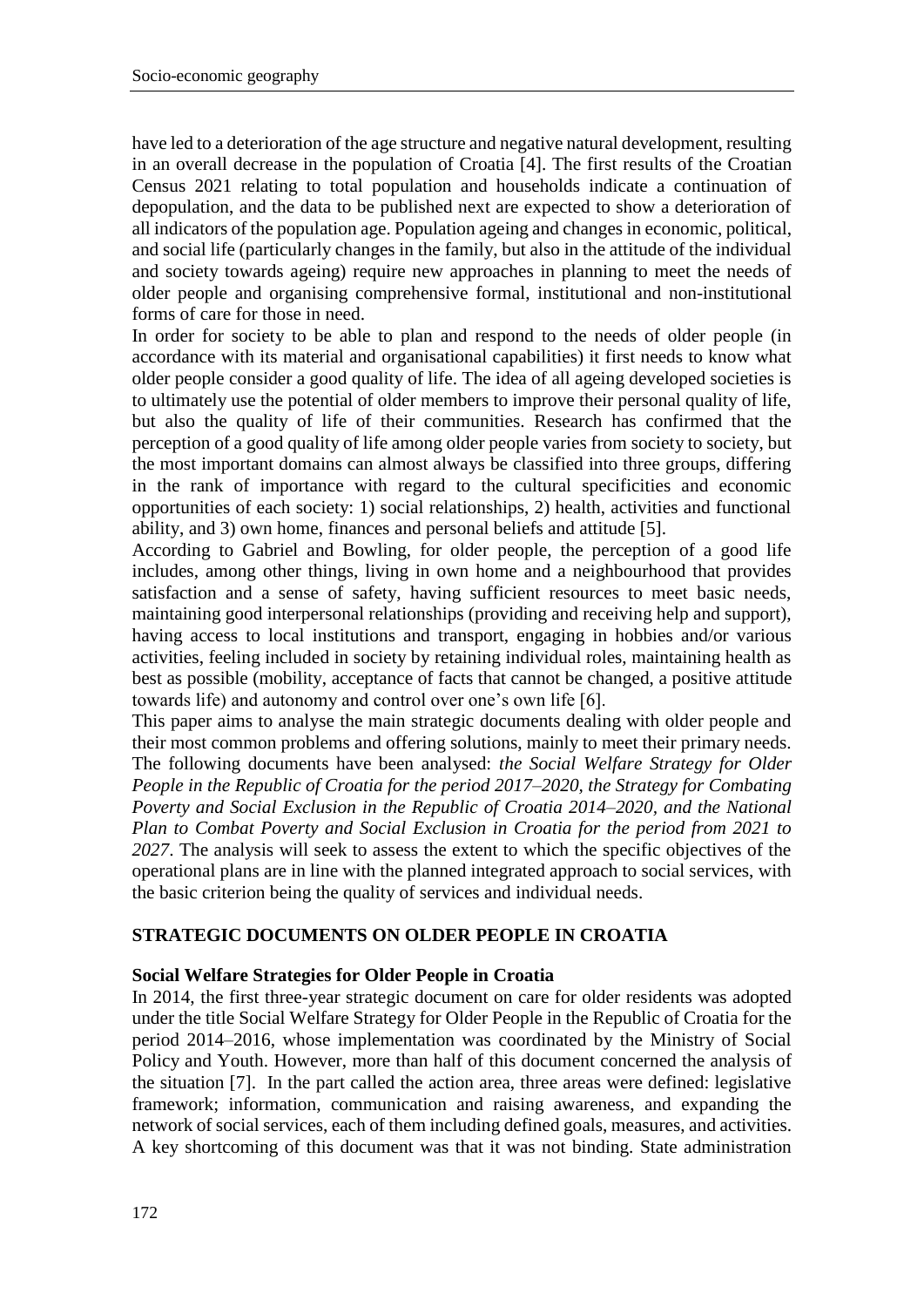bodies, local and regional self-government units, service providers and civil society organisations were merely recommended to implement the measures set out in this document, while at the same time they were required to report annually to the Ministry of Social Policy and Youth on their implementation.

After the mentioned document expired, Croatia was without a strategic document for older people for nine months, with the new 2017–2020 strategy being adopted only in late September 2017. (Social Welfare Strategy for Older People in the Republic of Croatia for the period 2017–2020) [8]. The Strategy was drafted in order to ensure better social welfare for older people in Croatia and to give service providers access to EU funds to finance community-based services which are not covered by the Social Welfare Act, but which increase the quality of life of older people, allowing them to stay in their homes for as long as possible. Apart from the fact that the Strategy was adopted late, it includes the same strategic areas that were listed in the previous one, only slightly refined in terms of terminology – improving the legislative framework, informing and raising awareness of the rights of older people, and expanding and improving community-based services. State administration bodies, local and regional self-government units, service providers and civil society organisations are obliged to implement the measures from this Strategy, in contrast to the measures from the previous one.

The very title of the Strategy reveals that it is aimed exclusively at older people in need of a certain form of care, rather than being conceived as a strategy to increase the quality of life of all older people, with social welfare being only one of the areas concerned. Although the introduction highlights the need for an individual approach to older people and their needs, this principle has not been translated to measures and activities.

As regards the legislative framework, the first objective was to harmonise access to the network of social services for all beneficiaries and service providers under the same conditions and rules, that is, to introduce a single financing model based on payment per service provided. This has not occurred, and all residents of so-called state-owned facilities continue to have subsidised accommodation costs regardless of their income and assets. On 31 December 2020, 16,555 people were accommodated in nursing homes in Croatia, 59.9% of them in so-called state facilities [9]. Given that accommodation in state homes is available at below-market prices, the demand is high, resulting in long waiting lists. The government should aim to provide accommodation in state homes to those who have no other solution, subsidising costs only for those financially most vulnerable, and clearly elaborate the criteria for admission to state homes and subsidisation [10], thus avoiding social injustice.

One of the objectives of the Strategy was to improve the monitoring of the work of service providers for older people. The COVID-19 pandemic has shed light on the many weaknesses of the present system: too many residents in nursing homes, a large number of illegal nursing homes, some of which do not have even the minimum necessary infrastructure, frequently inadequate management structure, too few staff who are often insufficiently trained for these jobs [11]. It has been shown that nursing home monitoring is either not carried out or is ineffective. Due to numerous irregularities, insufficient quality of service and even accidents resulting in human casualties, the government has announced changes to the legislative framework aimed at the abolition of family homes, which would have a transitional period of five years to reorganise and become private homes or foster care facilities. It is unclear how the lost capacities of family homes will be compensated, given the growing need for institutional accommodation.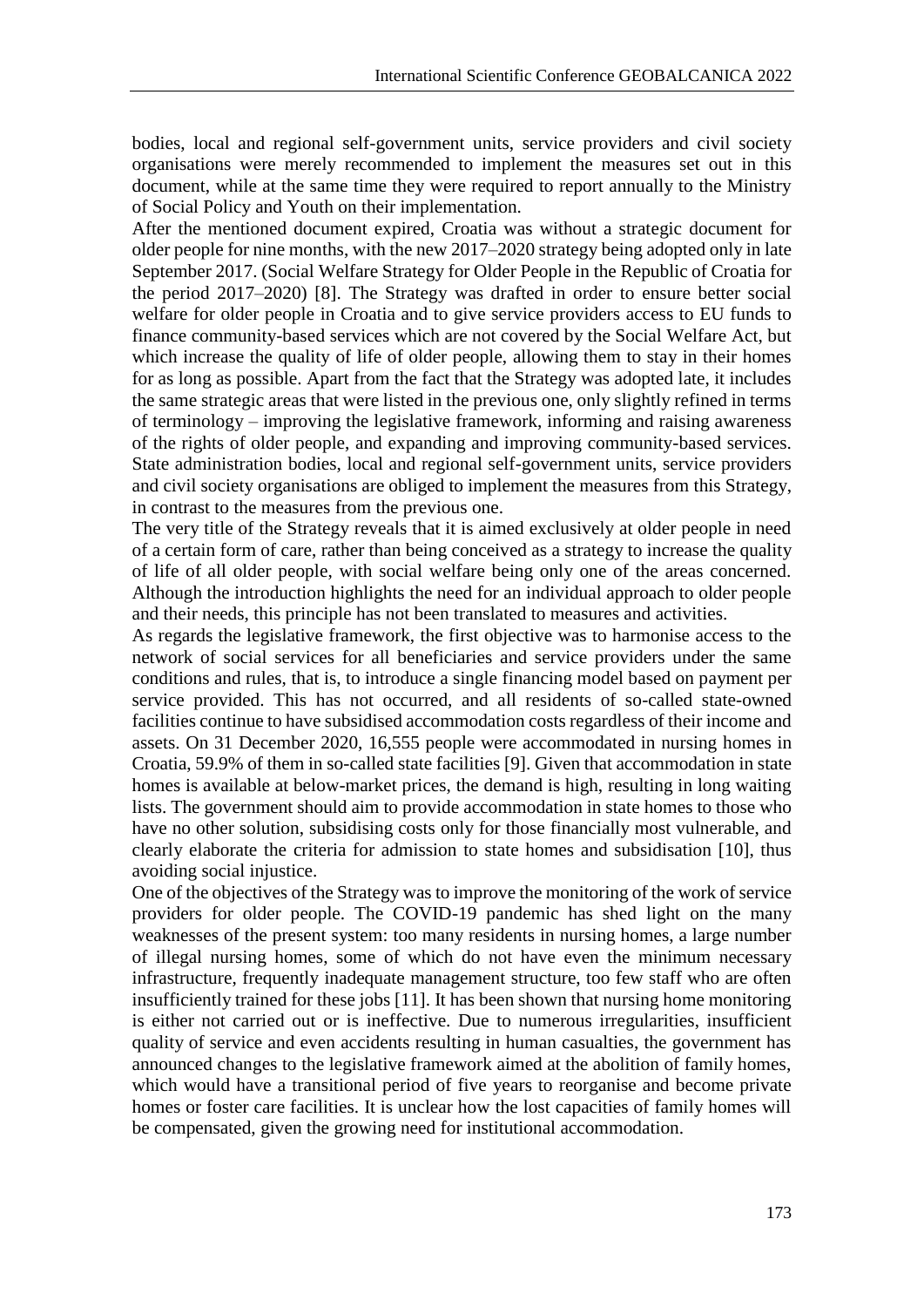In order to improve the financial situation and social security of older people, an objective was defined – to introduce a national old-age pension for those who are socially disadvantaged and who receive no pension based on previous labour and paid contributions. This did not happen and the measure was abandoned. In 2021, the so-called national benefit for the elderly was introduced under the Act on the National Benefit for the Elderly [12], amounting to HRK 800 (EUR 105). The right to this benefit may be exercised by a Croatian citizen who has reached the age of 65 years, with 20 years of continuous residence in Croatia immediately before applying for this right $13$ . According to estimates of the Croatian Government, 19,700 persons were to receive this benefit in 2021, with a planned cost of HRK 132 million. It turned out that only 5,658 beneficiaries exercised this right and that the cost was HRK 42.7 million [13]. The measure clearly has not yielded the results that the government hoped for, as the number of applications and beneficiaries is significantly lower than expected. Bađun and Urban cite two possible reasons: the first is the lack of information about this benefit among older people and the inability to exercise the right due to difficulties with application and payment, while the second concerns the unfulfilled expectation of the proponents of the act that part of the current recipients of a pension or guaranteed minimum benefit would abandon these rights and replace them with a new benefit [13]. In early 2022, 5,757 beneficiaries received the national old-age benefit, which was increased to HRK 820.80 (EUR 108.5) [14]. The amount of the national benefit is extremely low, providing for not even a minimum standard of living.

#### **Institutional Accommodation and Non-Institutional Services**

Within the third strategic area of service expansion and improvement, the first objective is to increase the availability of services for older people by encouraging the increase of accommodation capacities in institutions and encouraging the development of those community-based services aimed at keeping older people in their homes. The comparison of data on the number of state homes and capacities at the beginning and end of the Strategy implementation period shows that there has been no increase in capacity. The number of nursing homes owned by the state  $-3$  and the counties  $-45$  has been the same for years. However, there has been an increase in the number and capacity of private homes, which are often too expensive for low-income older people due to their market prices.

In most EU countries, including Croatia, the ageing process of the older population is very intensive, with their share continuously increasing. There are 2.9% of people aged 85 living in the EU-27 and 2.4% in Croatia [15]. Since this age group is facing serious impairment of the physical and mental health, they are significantly limited in terms of functional abilities, and therefore dependent on other people's care. The increase in the population of this age indicates that the need for formal care, long-term care and

-

 $<sup>13</sup>$  Beside these two requirements, an applicant must comply with the following conditions: 1) the</sup> applicant is not a pension beneficiary or an insured person covered by the mandatory pension insurance; 2) the monthly income the applicant or his household members earned per a household member in the previous calendar year does not exceed the determined amount of the National Benefit for the Elderly; 3) the applicant is not entitled to the Guaranteed Minimum Benefit according to the regulations on social welfare, 4) the applicant is not entitled to service of accommodation according to the regulations on social welfare, 5) the applicant has not concluded a Contract of Support Until Death or a Lifelong Support Contract in capacity of a supported person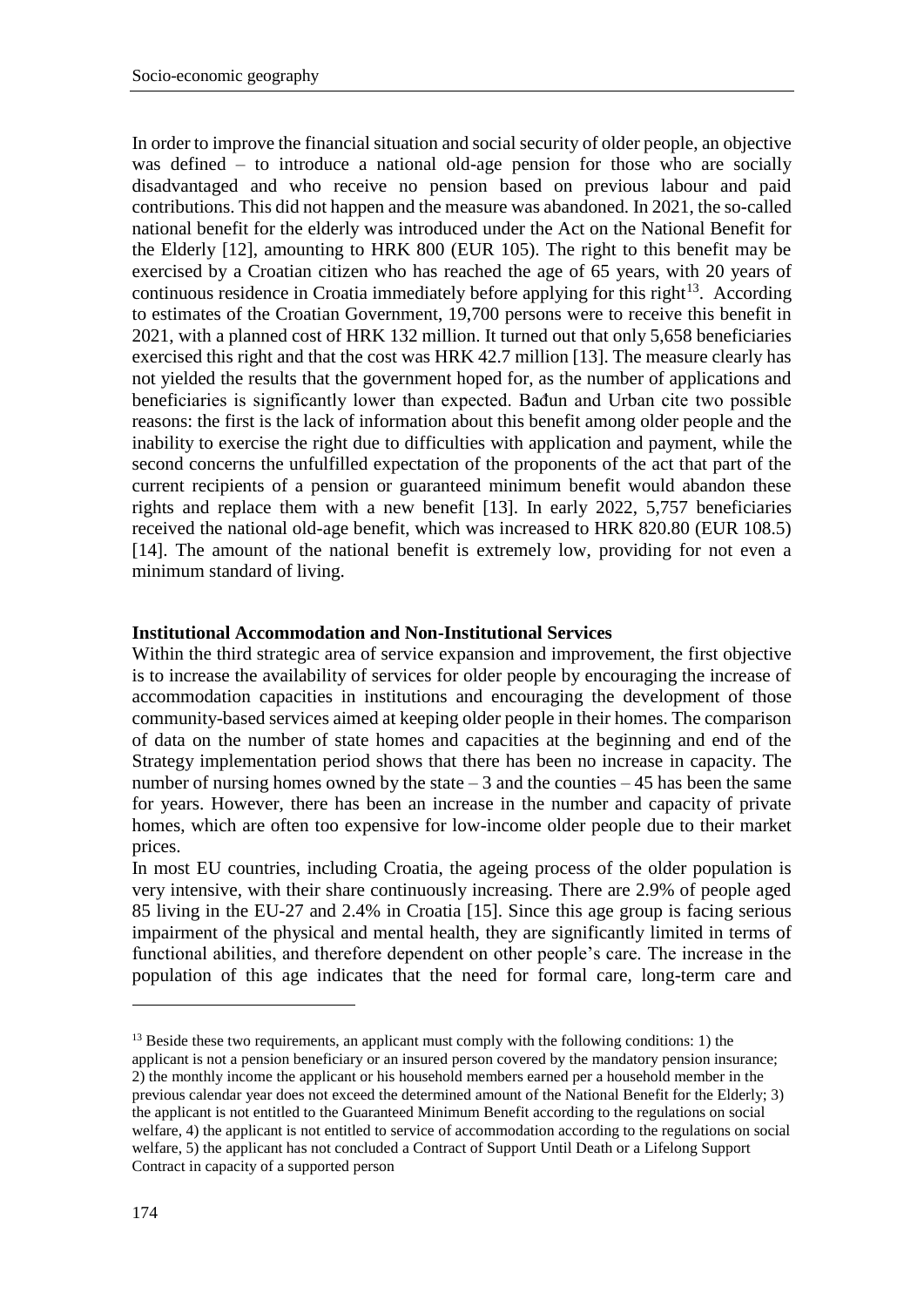accommodation in nursing homes will also increase. Therefore, a shortcoming of the Strategy is that it does not specifically address the issue of reinforcing the network of nursing homes and increasing their capacity. The available strategies and plans suggest that the government does not intend to finance the construction of new nursing homes, but only plans to reinforce local-level non-institutional services. It seems that the expansion of the home network will be based on a private initiative, which for now clearly follows market principles and will therefore not be available to many people and in many areas.

Croatia sees large regional differences in the availability of institutional accommodation for older people. It is extremely low in less populated and less developed areas (for example, small islands, mountain areas, etc.). While these, usually small and traditional communities still record a very high level of solidarity, informal carers cannot compensate for the often complete absence of formal care for older people. According to SHARE study results, caring for a family member can become a burden that affects the caregiver, especially when it comes to caring for a severely ill person. The existence of a long-term care assistance system (even if one does not benefit from it) provides caregivers with a sense of control over the situation and improves their well-being [16].

## **POVERTY AND OLDER PEOPLE**

Since older people are among the groups most at risk of poverty, the assessment of the role of public policies and strategies for tackling the problem of their large number in Croatian society needs to include two documents dealing with poverty and social exclusion: the Strategy for Combating Poverty and Social Exclusion in the Republic of Croatia 2014–2020 [17], and the National Plan to Combat Poverty and Social Exclusion in Croatia for the period from 2021 to 2027. [18].

The first document, the Strategy for Combating Poverty and Social Exclusion in the Republic of Croatia 2014–2020 was defined as the basic document that will enable a systematic and common approach of all relevant stakeholders in the solution of the issue of poverty and social exclusion, along with ensuring a minimum standard for the most disadvantaged members of society and preventing new occurrences of poverty and social exclusion. Three main priorities have been defined; providing conditions for combating poverty and social exclusion and reducing inequality in society; providing conditions for preventing the occurrence of new categories of the poor, as well as the reduction of the number of poor and socially excluded persons; and establishing a coordinated system of support for groups at risk of poverty and social exclusion. For the achievement of the three indicated priorities and corresponding primary objectives, activities are envisaged within eight strategic areas; education and lifelong learning, employment and access to employment; housing and availability of energy; access to social benefits and services; access to the healthcare system; care for older people; the fight against indebtedness and promotion of financial independence; balanced regional development. The initial part of the document singles out four groups of inhabitants most at risk of poverty and social exclusion, among which older people and pensioners occupy a significant place. They are specifically addressed in the fifth strategic area of care for older people, which envisages three activities: 1. improving the quality of life for older people and expanding community-based services; 2. improving the position of pensioners; 3. ensuring the sustainability of the pension system and ensuring the social adequacy of pensions.

Apart from the Strategy for Combating Poverty and Social Exclusion in the Republic of Croatia 2014–2020, the adoption of an Implementation Programme is envisaged.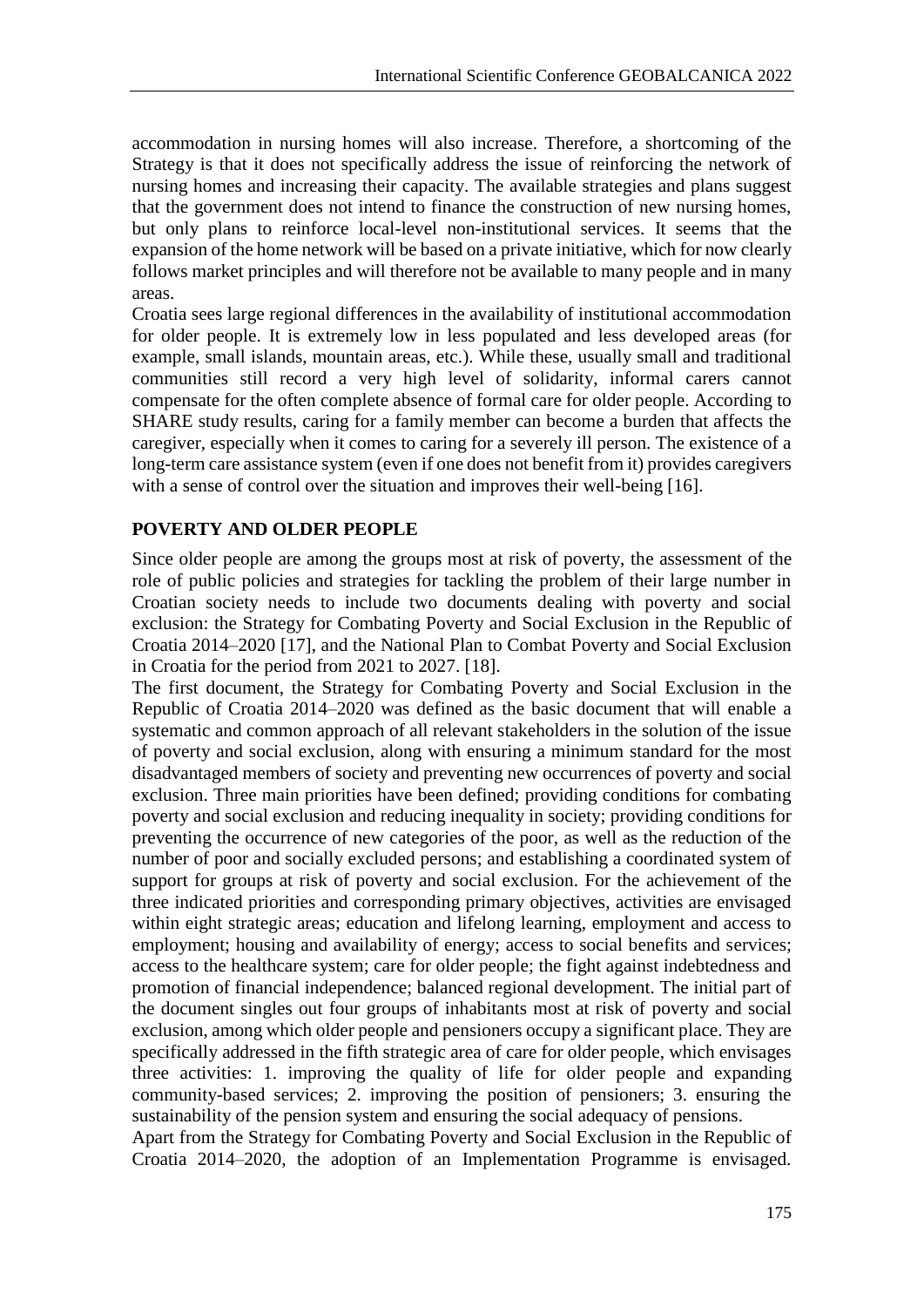However, the Strategy Implementation Programme was adopted only for the 2014–2016 period, and only at the end of the third quarter of implementation. The Programme included 40 activities with 96 measures for eight strategic areas. However, no implementation programme was adopted for the period since 2017, and several measures and activities were implemented that had been delayed in the previously planned twoyear period. The proposal for an implementation plan continued to be delayed. Only in late 2019 was the implementation programme proposal for the period 2018–2020 submitted for public consultation.

The planned and especially implemented measures relating to older people at risk of poverty, which were intended to improve their material standard and increase their level of social inclusion, had no effect, given that in the period from 2014 to 2020 the at-riskof-poverty rate for older people increased significantly, as shown by Central Bureau of Statistics (CBS) data.

Poverty is one of the biggest problems for older people in Croatia. Older people, especially women, are at high risk of poverty and social exclusion. According to CBS 2020 data, Croatia's at-risk-of-poverty rate by age group is highest in people aged 65 or over, at 31% (compared to only 23.1% in 2014) [19], [20]. In 2020, it was 34.6% for women (compared to 24.6% in 2014) and 25.8% for men (compared to 20.8% in 2014) [19], [20]. Comparing this 31% to the EU average at-risk-of-poverty rate of 16.5% in 2019, the situation seems to be dramatically worse. Particularly vulnerable are single households consisting of people aged 65 and over, where the at-risk-of-poverty rate is as high as 52.1% and has been steadily increasing in recent years [19].

This large number of impoverished pensioners reflects the economic conditions in which wages have been so low over the last 50 years that a large proportion of employees could not make significant savings, but also pension systems which neither in the former sociopolitical system nor after the 1990s enabled a significant increase in personal savings or mandatory savings in the introduced second pension pillar. So today, as in the past, pensions largely depend solely on intergenerational solidarity. Today, a large number of older people are financially dependent on their pension, which in Croatia averages 36.4% of the average salary. In early 2022, 1,139.229 pension beneficiaries were entitled to a pension under the Pension Insurance Act, with an average net pension of HRK 2,648.82 (EUR 353) [21]. However, the total number of pensioners is slightly higher at 1,232,708 as it includes Homeland War veterans, members of the Croatian Defense Council and former active military figures. Adding up their pensions, the average pension in Croatia was HRK 2,873.38 (EUR 383) or 39.4% of the net salary. According to the Strategy, the average pension for December 2013 (paid in January) was HRK 2,474.91, while the average pension share in the average net salary was 43.93%. In 2013, the average old-age pension for 40 and more years of pensionable service was HRK 3,479.08, with a 61.75% share in the average net salary. In 2022, the average old-age pension under the Pension Insurance Act for a pensionable service of 40 years and over is 4,078.14, which is 56.01% of the average salary [21]. This indicates a significant increase in the gap between the income of pensioners and employees.

The unfavourable ratio of the number of employees and pension beneficiaries is the reason for low pensions and the problem of sustainability of the pension system. Besides, the large number of pension beneficiaries<sup>14</sup> in Croatia results not only from unfavourable

-

<sup>&</sup>lt;sup>14</sup> In February 2022, the ratio of the number of pension beneficiaries to the number of insured persons was 1:1.27 [21].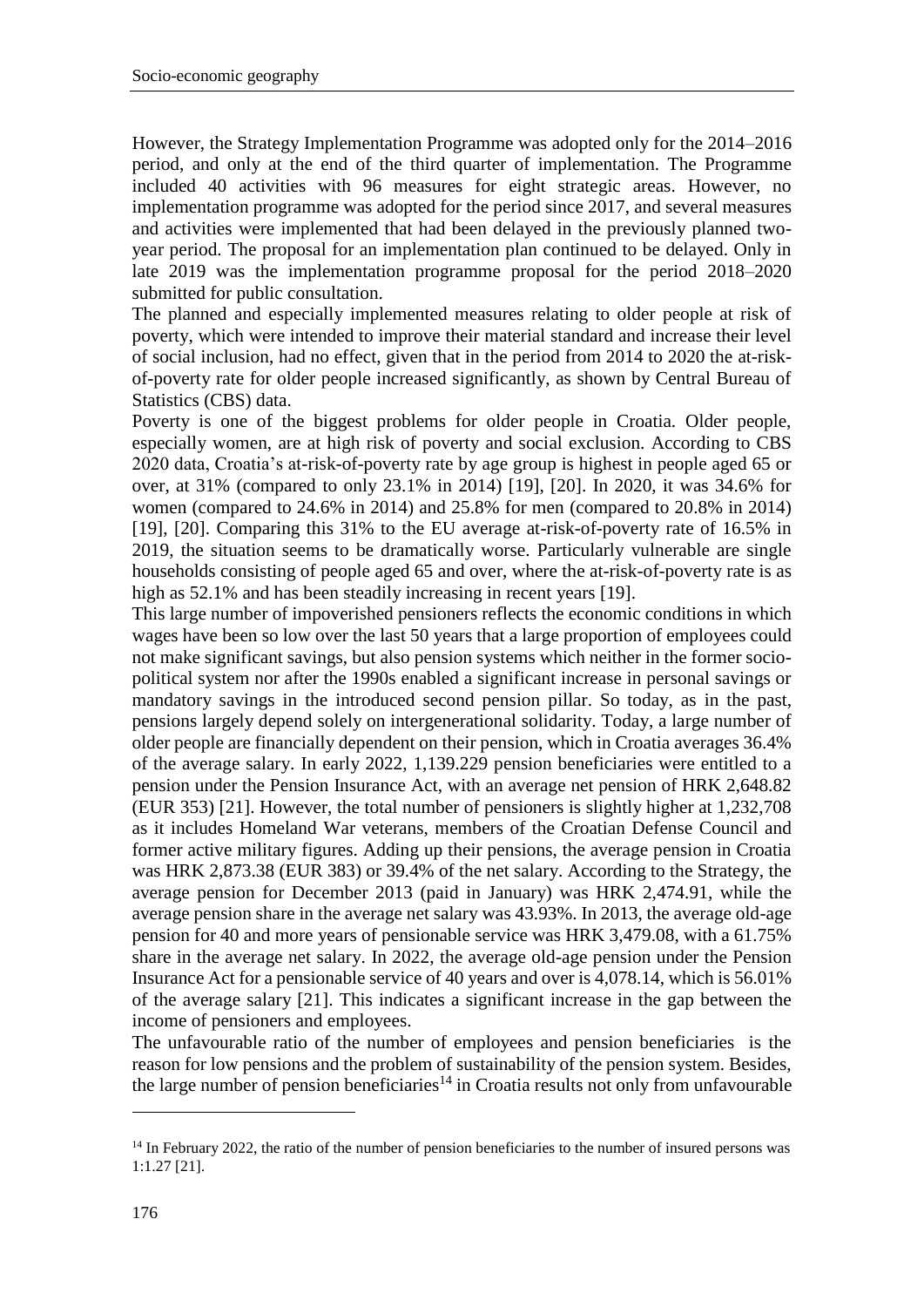demographic trends but also from numerous problems caused by the transformation of the social into private property and related economic issues, including the collapse of many industrial companies throughout the country. The problem of unemployment has often been addressed by the model of early retirement of still working-age and vital residents<sup>15</sup>, which in the long run has left many negative consequences for the economy and society in general.

According to a study by the Institute of Economics [22], Croatian residents are poorly informed about possible forms of retirement savings, and real estate, life insurance and bank deposits are considered the most appropriate forms of savings for pleasant retirement life. While they are aware that they will need additional income in retirement, they intend to earn it through part-time work and agriculture, which requires good health, which they may or may not have after the age of 65. Besides, their expectations of pensions are much higher than what they may receive [22].

Other studies assessing the quality of life of older people confirmed that despite mostly small pensions, owning a property, an apartment or a house in which they live provides some material safety for older people [23].

Until a few years ago, due to high unemployment among young people, there were extremely few opportunities for pensioners to earn additional income based on some kind of paid work [24]. However, in recent years, opportunities have opened up for older people to work in addition to receiving a pension, driven by labour shortages due to the high age of the population and changes in the legislative framework. Pensioners are allowed to work a maximum of half of the working hours, while receiving their pensions. However, this reform has also failed to provide equal opportunities for all pensioners, as it allows, for example, retired military and police officers, some retired veterans and officials to work full time and receive half of their pensions if they wish, which is not possible for other pensioners.

Despite obvious problems with the financing of the Croatian pension system, not much has been done to encourage and allow people to stay employed for as long as possible, except at a declarative level. In one of its analyses, the World Bank concludes that despite the reforms implemented in Croatia, there are still numerous options for early retirement and no significant incentives for longer employment [25]. Therefore, between 2000 and 2020, the expected length of service in Croatia increased by just over 2 years, which is significantly lower than the EU average of 3.4 years in that period [26]. Croatia and Greece are at the bottom of the EU-27 scale with only 32.8 years of the expected length of service, with only Italy ranked worse with 31.2 years. In addition, men in Croatia record the shortest length of service in the entire  $EU - 35.1$  years [26]. In addition to existing demographic and fiscal constraints, the only way to ensure a sustainable increase in pensions in Croatia is to extend the length of service.

The evaluation of the efficiency of the implementation of measures and actions undertaken to alleviate poverty in Croatia, carried out by the State Audit Office in 2020, pointed to numerous shortcomings in the implementation of the Strategy, including irregular meetings of working groups, failure to prepare the implementation programme since 2017, irregular drafting and poor quality of annual reports on measure implementation, but also non-compliance of the main objective of the measure with the activities, unclear target groups and indicators of measure impact, etc.

1

<sup>&</sup>lt;sup>15</sup>The early retirement model has also contributed to low pensions.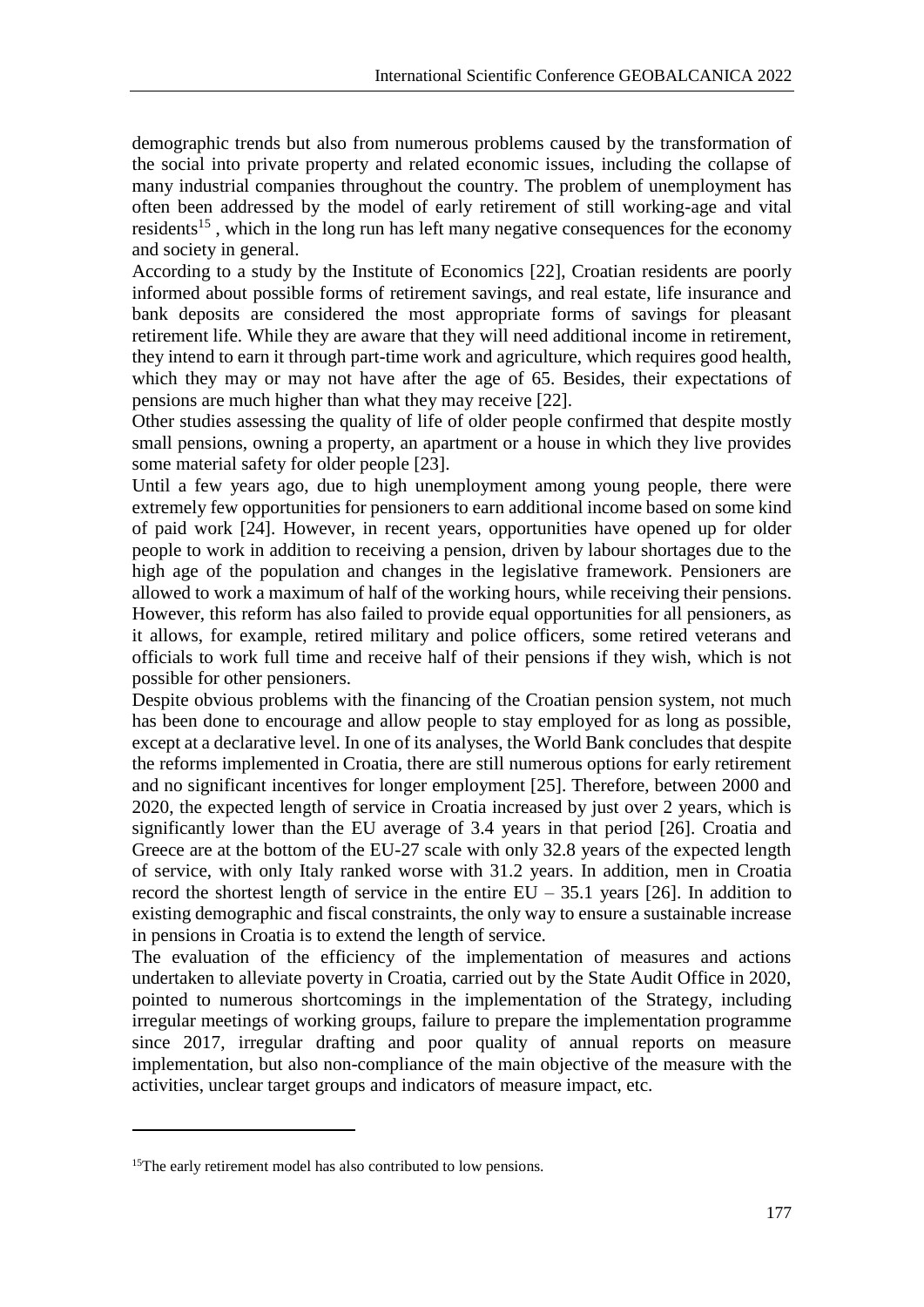After the Strategy expired, Croatia remained without any strategic document in this area for almost a year, as the National Plan to Combat Poverty and Social Exclusion in Croatia for the period from 2021 to 2027 was only adopted in December 2021. This means that the first year for which it was envisaged had expired before its adoption. The situation is similar with the Action Plan to Combat Poverty and Social Exclusion for the period from 2021 to 2024, whose first implementation year had also expired before its adoption. This speaks in favor of the thesis that this issue is not among the priorities of the Government or Croatian public policies.

The National Plan to Combat Poverty and Social Exclusion for the period from 2021 to 2027 defines eight programme areas: health care, education, employment and access to employment, pension system, housing, social welfare, civil society development and regional development. Unlike the 2014–2020 Strategy, a larger number of vulnerable social groups are now defined, while older people and pensioners are placed in the same category as children and young people. The only objective relating to reducing poverty among older people is to increase the amount of family and minimum pensions.

## **CONCLUSION**

Any analysis of the challenges relating to population ageing and the ways to solve them, as well as the quality of life of older people, should be focused on the concept of active and healthy ageing, i.e. the potential of older people to contribute to their own well-being, family and community well-being. The active ageing approach implies changing the focus of society from what older people can no longer do to emphasising their abilities and knowledge. It is simply a continuation of the participation of older people in society, which is beneficial to all domains of life (including economic, which is extremely important) of an old person individually, but also to society as a whole.

Relevant plans and main strategic activities should focus on improving the quality of life of older people as individuals, but also as active community members. According to the documents analysed, the priority should be the protection of older people without an income and those with income below the at-risk-of-poverty threshold, then the development of community-based social services for all those in need and raising awareness of healthy living and the role of active and healthy ageing.

Regardless of a large number of pensioners, and in order to achieve social adequacy and sustainability of the pension system, the planned improvement of their position  $-$  by adjusting pensions, allowing them to work along with receiving a pension, increasing the number of people with remaining working capacity, i.e. their return to the labour system – are not public policy priorities under the conditions that have determined life in Croatia in the last two years in addition to the long-term economic backlog within the EU-27  $$ the COVID-19 pandemic and two major earthquakes, the consequences of which have not begun to be remedied to this day.

Unfavourable demographic processes, such as continued depopulation and emigration, unfavourable age and educational structure, low economic activity, extremely uneven population density, which will be further highlighted by the results of the Census 2021, should be mitigated by balanced regional development. It is necessary to create a quality network of institutional and non-institutional care for the ageing population, especially in counties with poor demographic indicators due to the high emigration of young people.

Therefore, the strategic approach to care for older citizens of Croatia should primarily seek to develop various forms of care available in their environment tailored to their needs, encourage their continued active participation in the life of the community, which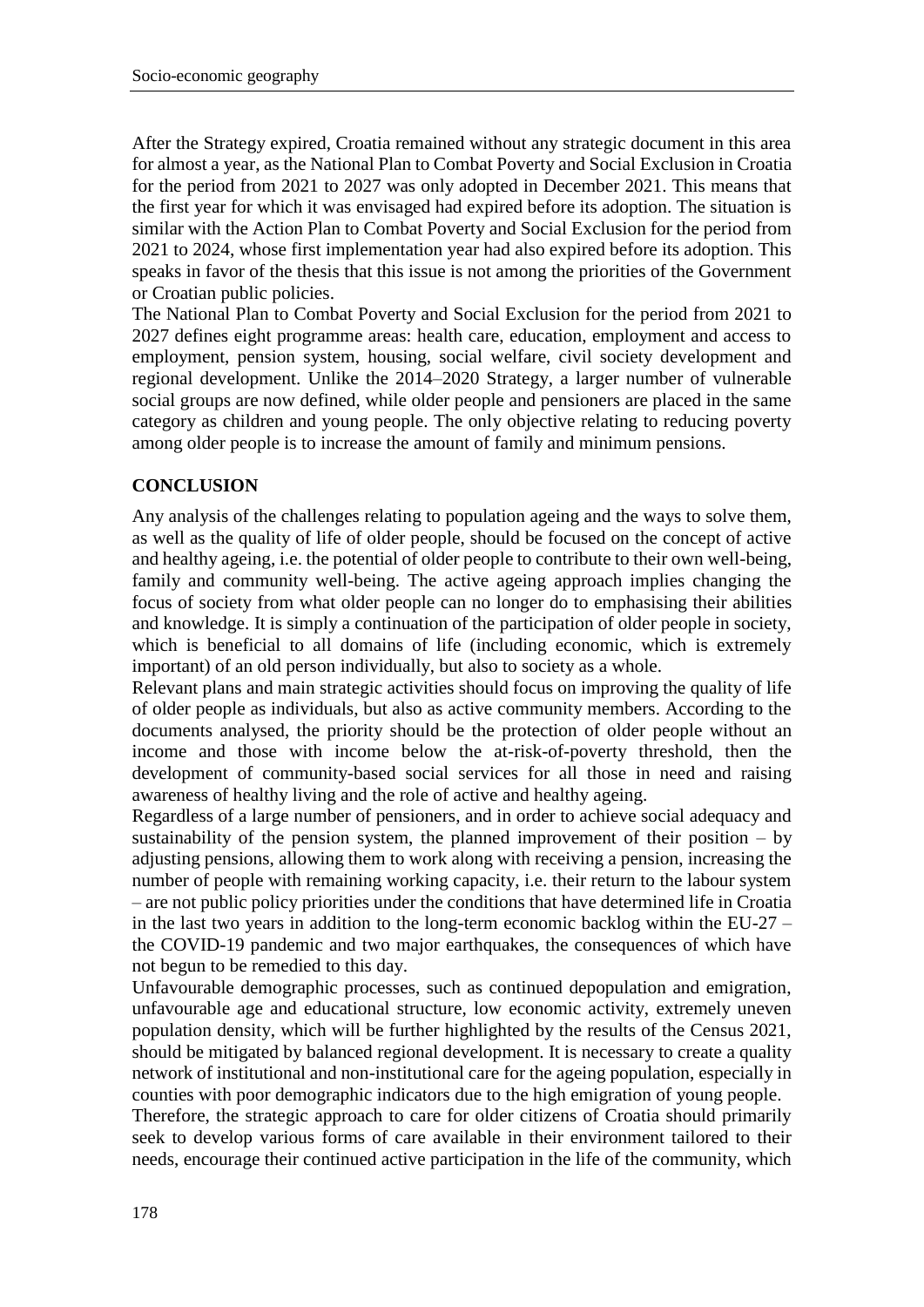can contribute most to the personal quality of life, and establish non-institutional forms of care, such as home assistance, various daily activities adapted to the abilities and needs of older people, counselling to raise awareness of healthy life at a local level (local committees, city districts), encouraging volunteering in the local community among all age groups, and supporting existing and establishing new providers of non-institutional services for older people. However, due to the growing number of older people and their need for all forms of care, it is necessary to continuously expand the network of nursing homes.

#### **Acknowledgments**

This paper is the result of research within the Scientific project Ageing in Place – Challenges and Future Prospects funded by the Institute for Migration and Ethnic Studies.

### **REFERENCES**

[[1] United Nation. UN Decade of Healthy Ageing, https://www.who.int/initiatives/decade-ofhealthy-ageing

[2] Eurostat. Population projections in the EU, Statistics Explained, 2020, https://ec.europa.eu/eurostat/statistics-explained/index.php?oldid=497115

[3] Eurostat. Population structure and ageing, Statistics Explained, 2022, https://ec.europa.eu/eurostat/statistics-explained/SEPDF/cache/1271.pdf

[4] Nejašmić, I. Iseljavanje iz Hrvatske od 1900. do 2001.: demografske posljedice stoljetnog procesa, Migracijske i etničke teme, vol. 30, pp. 405–435, 2014. https://doi.org/10.11567/met.30.3.6

[5] Wilhelmson, K., Andersson, C., Waern, M., & Allebeck, P. (2005). Elderly people's perspectives on quality of life. Aging & Society, vol. 25, pp. 585-600, 2005. https://doi.org/10.1017/S0144686X05003454

[6] Gabriel, Z. & Bowling, A. Quality of life from the perspectives of older people, Ageing & Society, vol. 24, pp. 675-691, 2004. https://doi.org/10.1017/S0144686X03001582

[7] Strategija socijalne skrbi za starije osobe u Republici Hrvatskoj za razdoblje 2014. - 2016.,

https://vlada.gov.hr/UserDocsImages//ZPPI/Strategije%20-

%20OGP/socijalna%20politika//strategija%20socijalne%20skrbi%20za%20starije%2014-2- 14[1].pdf

[8] Social Welfare Strategy for Older People in the Republic of Croatia for the period 2017–2020, https://mrosp.gov.hr/UserDocsImages/dokumenti/MDOMSP%20dokumenti/Strategija%20socij alne%20skrbi%20za%20starije%20osobe%20u%20RH%20za%20razdoblje%20od%202017.- 2020.%20g.pdf

[9] Godišnje statističko izvješće o domovima i korisnicima socijalne skrbi u Republici Hrvatskoj u 2020. godini, 2021,

https://mrosp.gov.hr/UserDocsImages/dokumenti/Socijalna%20politika/Odluke/Godi%C5%A1 nje%20statisticko%20izvjesce%20o%20domovima%20i%20korisnicima%20socijalne%20skrbi %20za%202020.%20godinu.pdf

[10] Bađun, M. Financiranje domova za starije i nemoćne osobe u Hrvatskoj, Revija za socijalnu politiku, vol. 24, pp. 19-42, 2017. https://doi.org/10.3935/rsp.v24i1.1370

[11] Klempić Bogadi, S. The older population and the COVID-19 pandemic: The case of Croatia, Stanovništvo, vol. 59, 31-46, 2021. https://doi.org/10.2298/STNV210406003K

[12] Zakon o nacionalnoj naknadi za starije osobe, Official Gazette of the Republic of Croatia No 62/20.